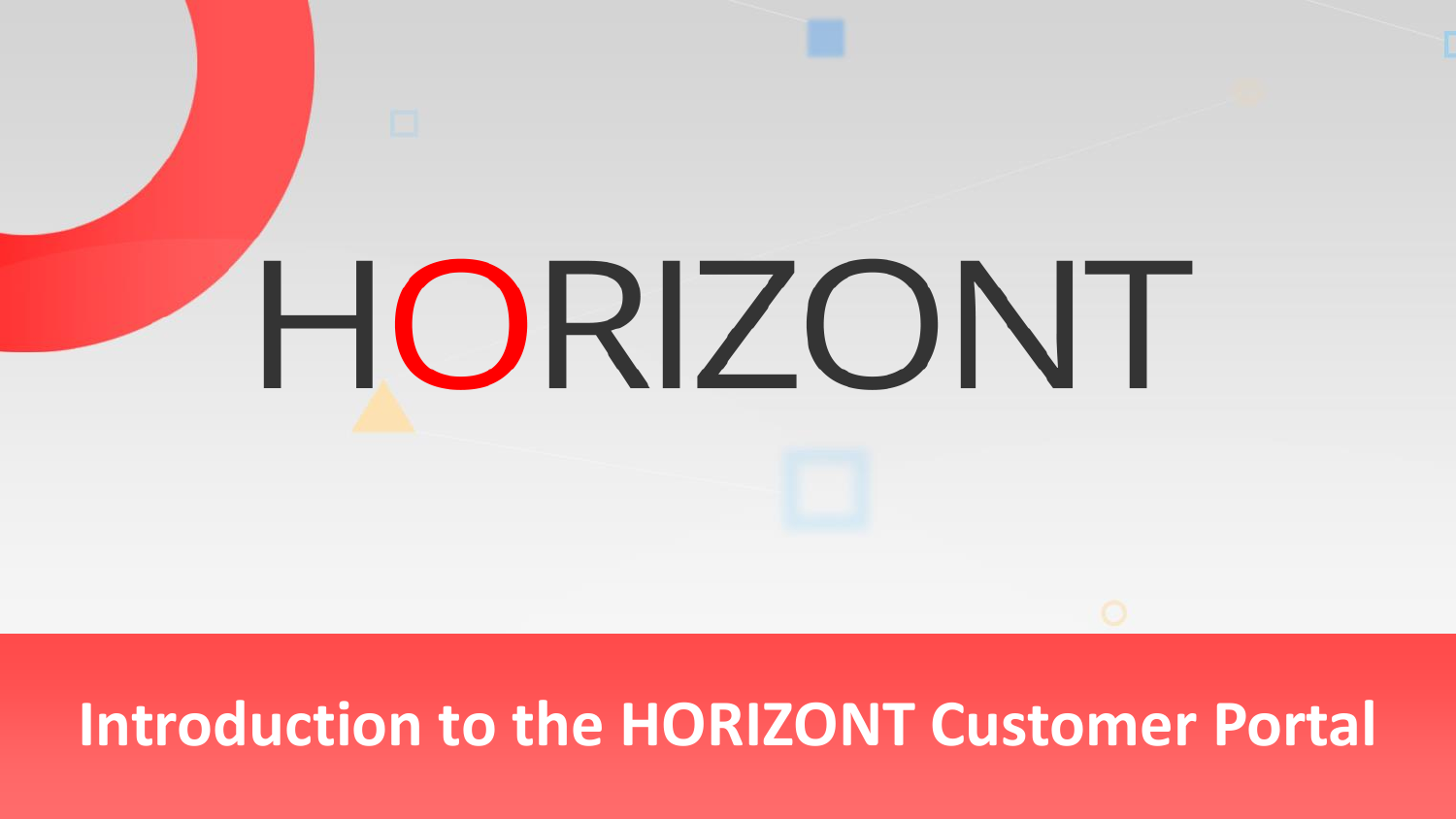## **Please read carefully**

HORIZONT is not providing it's software on the homepage any more.

All software downloads, hotfixes and documentation files are provided in the Customer Portal.

**You can access the portal here: <https://customer.betasystems.com/>**

If you don't have access to the portal yet or if you have any questions, please contact our support ([info@horizont-it.com](mailto:info@horizont-it.com)).

### **Important: New notification service**

You need to subscribe to the notification service in the portal to get notified when new software uploads are provided. How to subscribe to the service is described on the next slide.

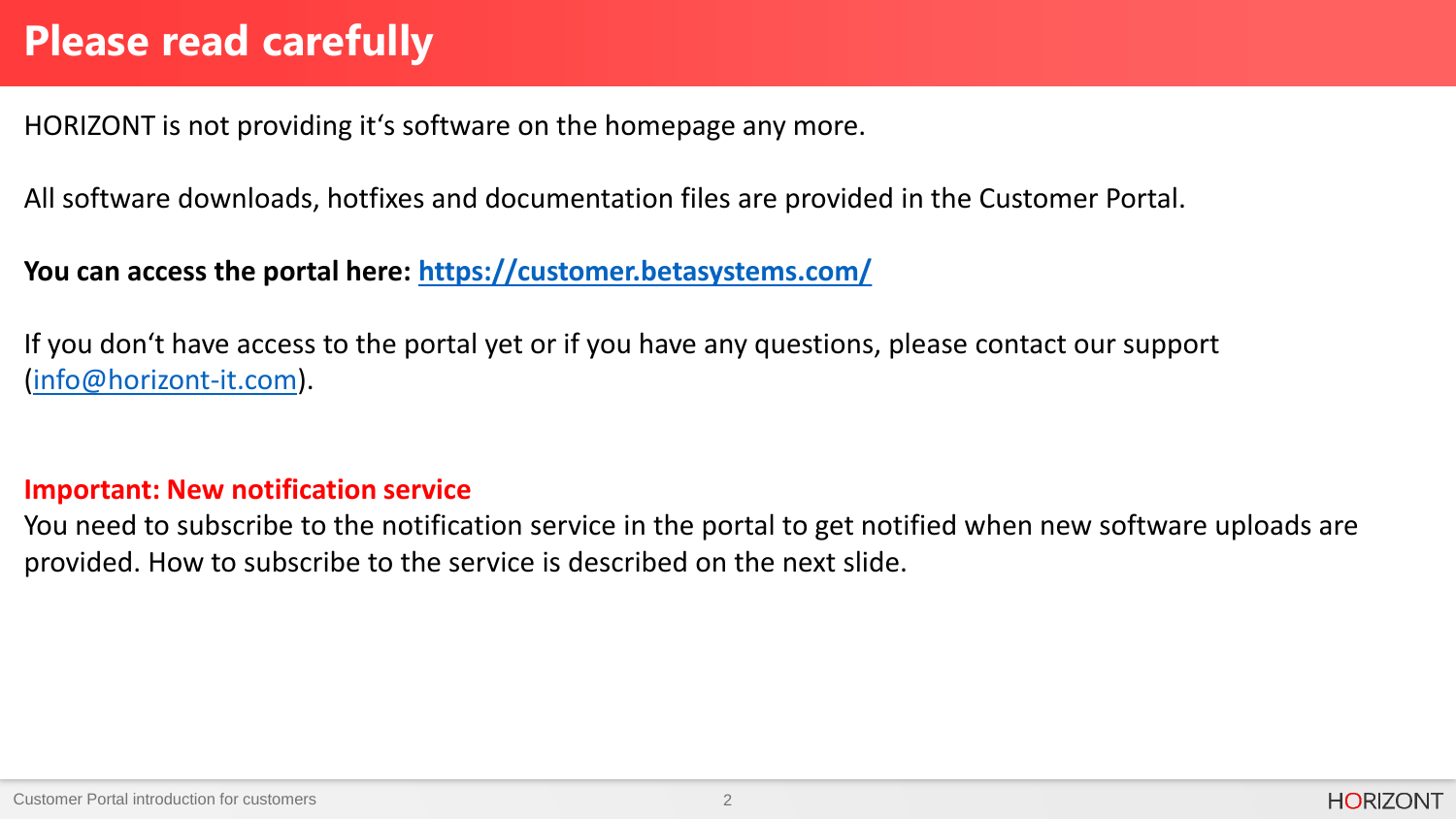### **How to subscribe to the new notification service**

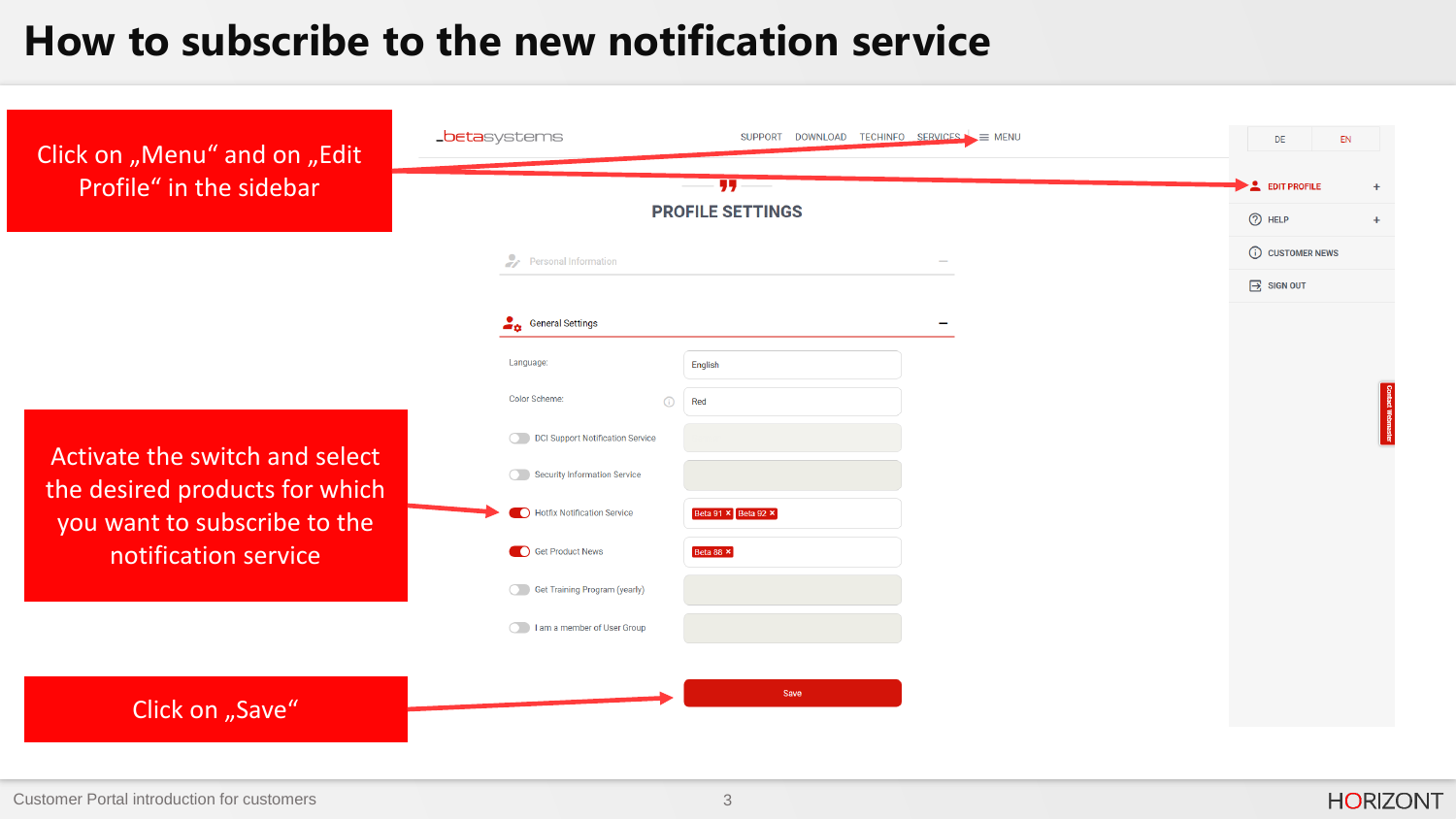### **How to download software**

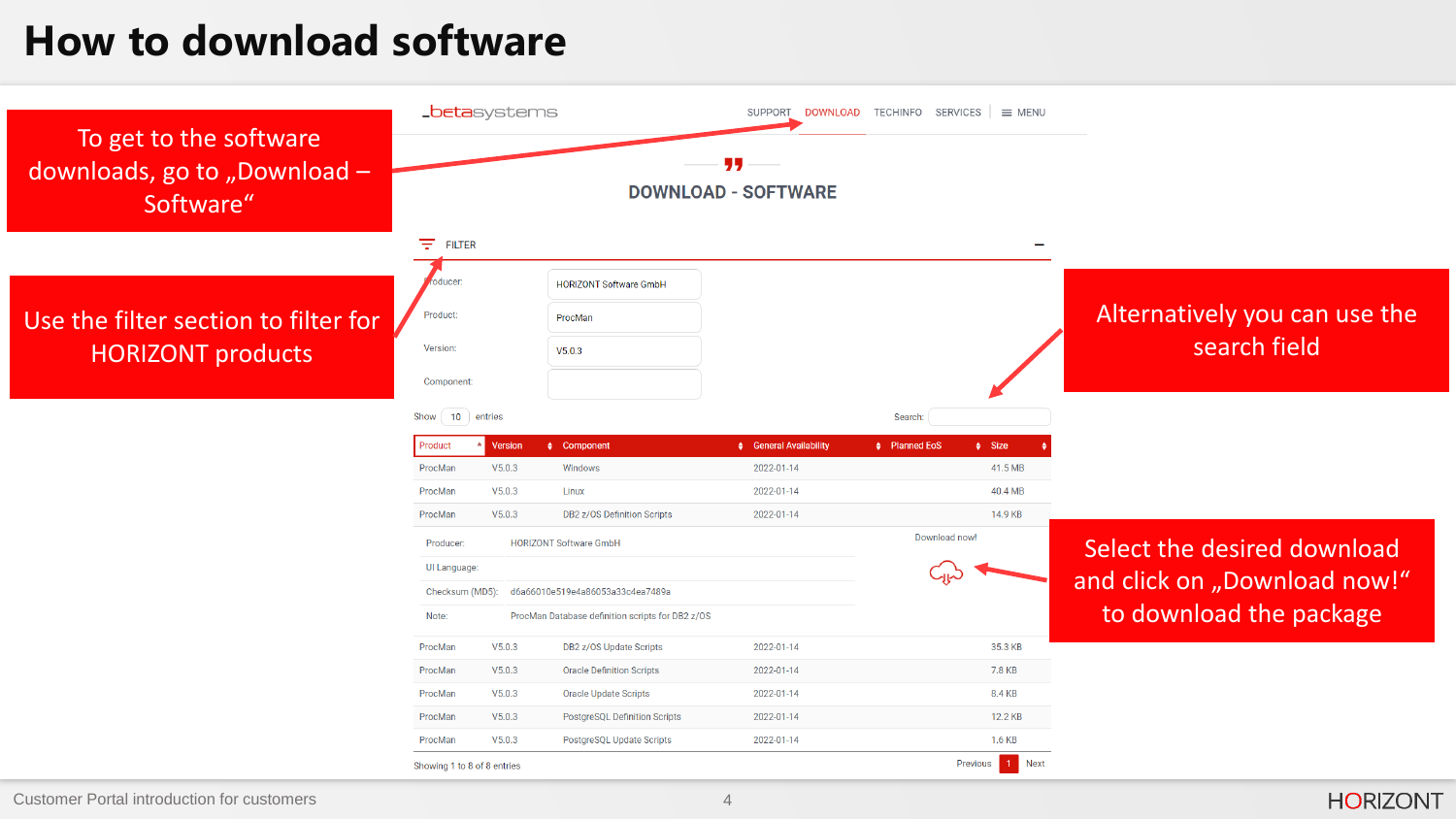### **How to download documentation**